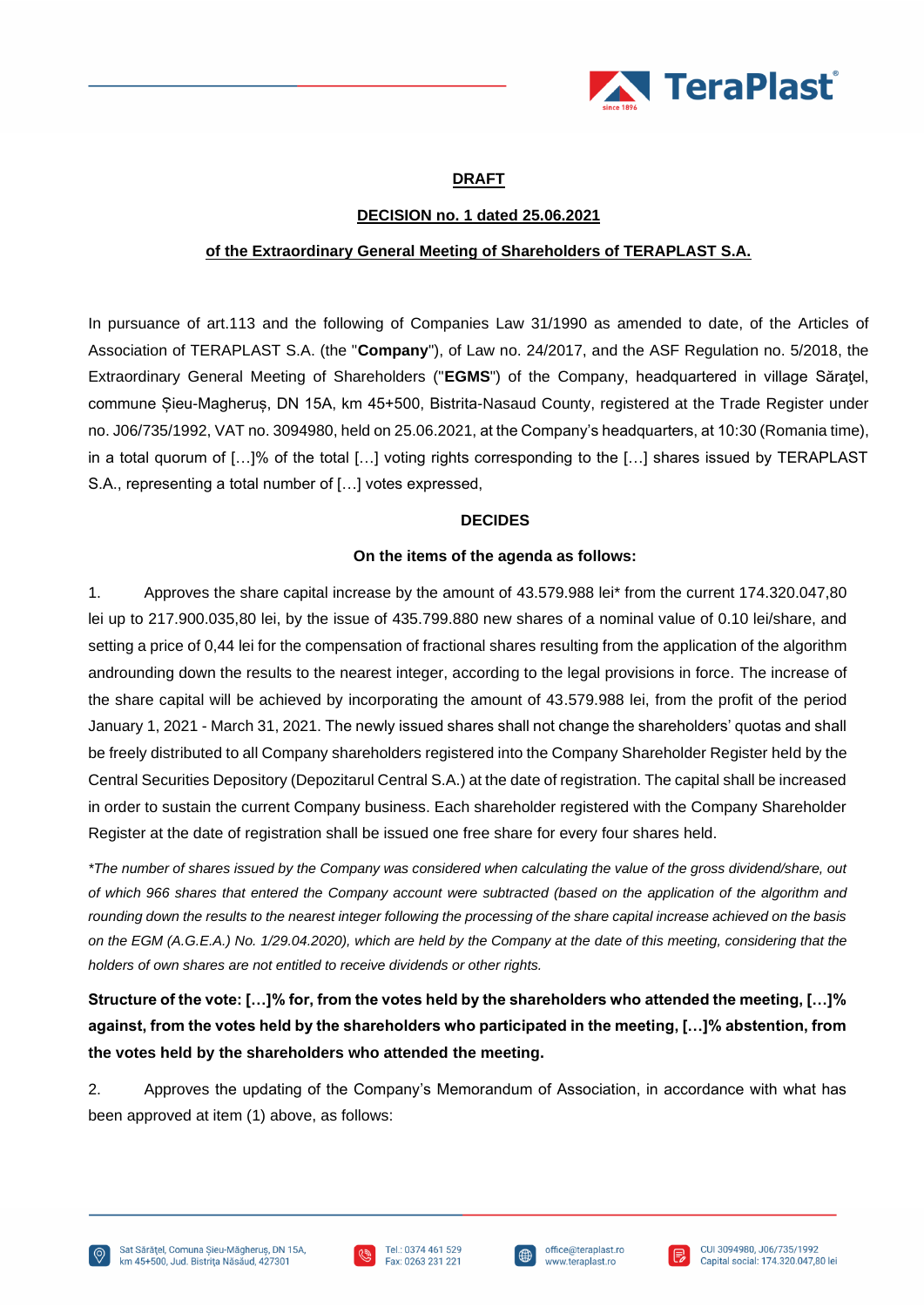

**Article 7 (1)** "The subscribed and paid-up share capital of TERAPLAST S.A. is of 174.320.047,80 lei divided into a number of 1.743.200.478 nominative shares with a nominal value of 0.1 lei each." **shall be modified and shall read as follows:**

**"***The subscribed and paid-up share capital of TERAPLAST S.A. is of 217.900.035,80 lei divided into a number of 2.179.000.358 nominative shares, with a nominal value of 0.1 lei each.***"**

**Structure of the vote: […]% for, from the votes held by the shareholders who attended the meeting, […]% against, from the votes held by the shareholders who participated in the meeting, […]% abstention, from the votes held by the shareholders who attended the meeting.**

3. Approves the amendment of the Extraordinary General Meeting Resolution no. 1 dated August 24, 2020 whereby it was approved to *buy back a maximum of 5.500.000 shares of a nominal value of 0.1 lei/share at a minimum price equal to the BVB market price at the time of the purchase and a maximum price of 0.45 lei/share*, in the sense of increasing the maximum purchase price of the buy-back shares, from 0.45 lei/share up to 1.00 leu/share. Own shares bought back by the Company shall be offered for free to the employees and the senior employees of the member companies of Teraplast Group, within a Stock Option Plan programme.

**Structure of the vote: […]% for, from the votes held by the shareholders who attended the meeting, […]% against, from the votes held by the shareholders who participated in the meeting, […]% abstention, from the votes held by the shareholders who attended the meeting.**

4. Approves the date of **September 29, 2021** as the registration date serving to identify the shareholders impacted by the effects of the resolutions adopted at the Extraordinary General Meeting, according to Article 86 (1) of Law no. 24/2017.

**Structure of the vote: […]% for, from the votes held by the shareholders who attended the meeting, […]% against, from the votes held by the shareholders who participated in the meeting, […]% abstention, from the votes held by the shareholders who attended the meeting.**

5. Approves the date of **September 28, 2021** as "*ex date*", namely the date prior to the record date on which the financial instruments subject to the decisions of the company bodies are traded without the rights deriving from the decision, in accordance with Article 2 paragraph 2 l) of the Regulation no. 5/2018.

**Structure of the vote: […]% for, from the votes held by the shareholders who attended the meeting, […]% against, from the votes held by the shareholders who participated in the meeting, […]% abstention, from the votes held by the shareholders who attended the meeting.**

6. Approving the date of **September 30, 2021** as payment date, as defined by Article 86 (2) of Law no. 24/2017, and by Article 2 (2) h) and Article 178 of the Regulation no.5/2018.